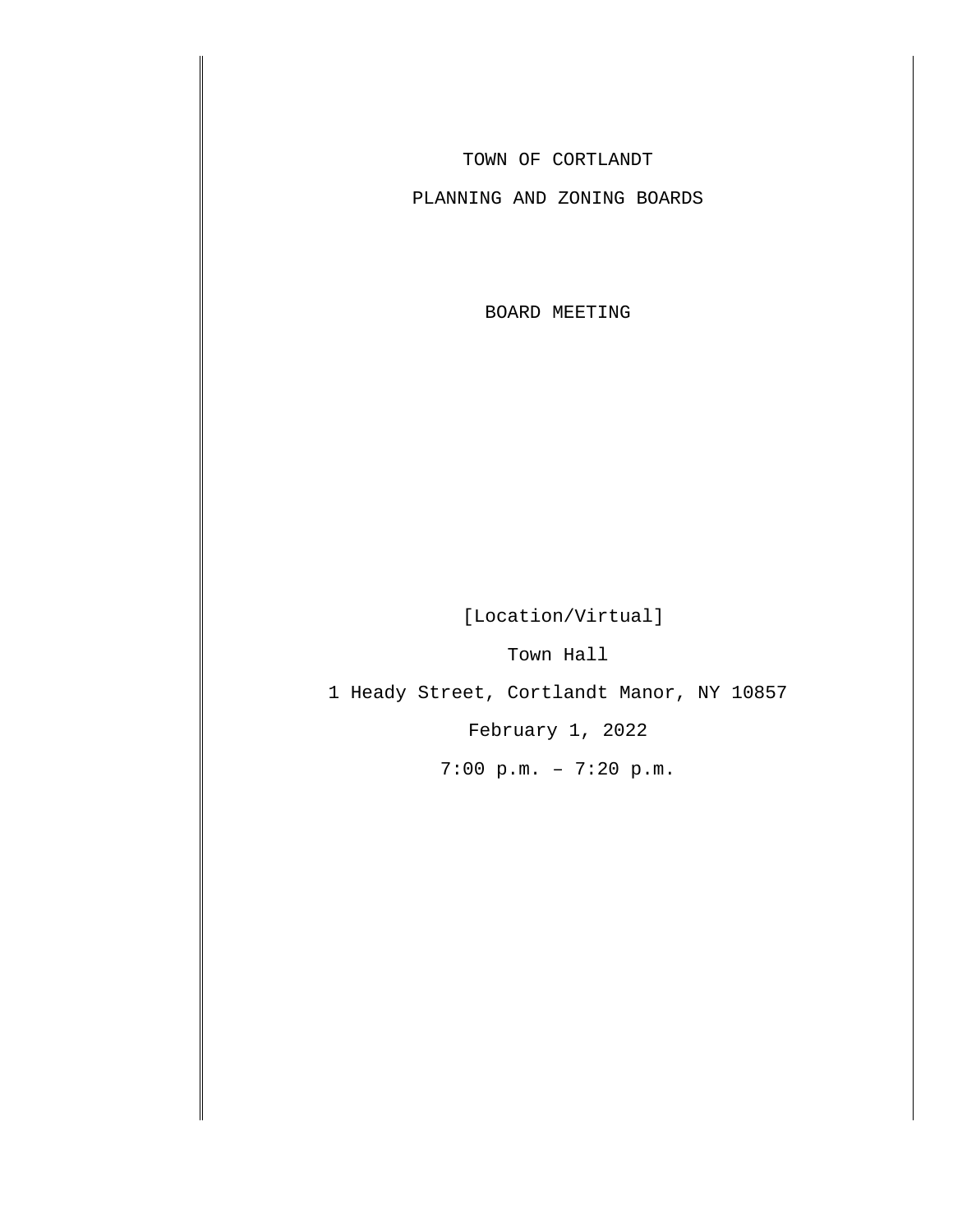February 1, 2022

MEMBERS PRESENT:

Loretta Taylor, Chairperson

Robert Foley, Member

Steven Kessler, Member

Jeff Rothfeder, Member

Suzanne Decker, Member

Robert Mayes, Alternate Member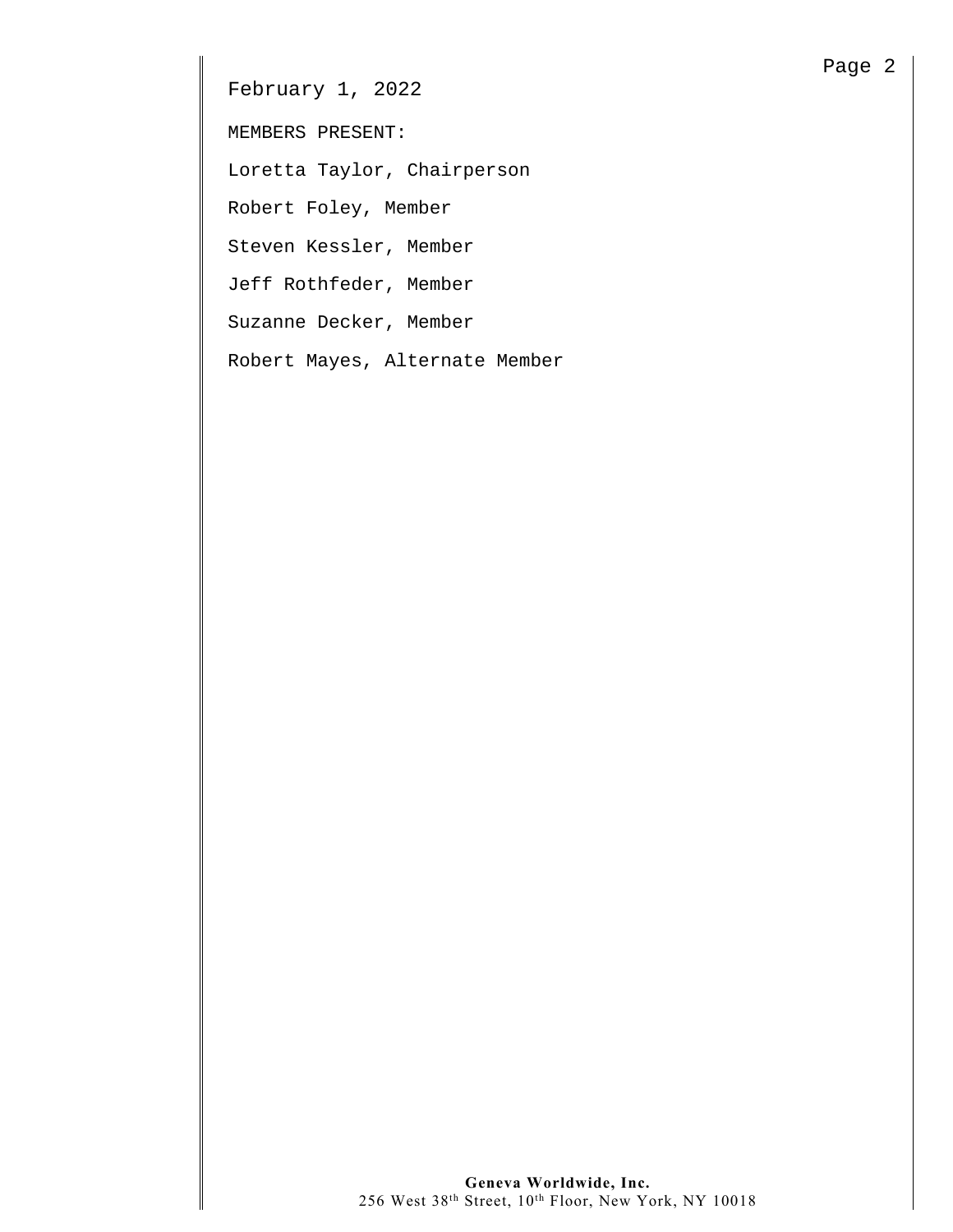| Page 3                                            |
|---------------------------------------------------|
| February 1, 2022                                  |
| (The board meeting commenced at $7:00$ p.m.)      |
| MS. LORETTA TAYLOR: I'll start again.             |
| MULTIPLE: I pledge allegiance to the              |
| flag of the United States of America. And to the  |
| Republic for which it stands, one nation under    |
| God, indivisible, with liberty and justice for    |
| all.                                              |
| MR. CHRIS KEHOE: Mr. Rothfeder?                   |
| MR. JEFFREY ROTHFEDER: Here.                      |
| MR. KEHOE: Mr. Kessler?                           |
| MR. STEVEN KESSLER: Here.                         |
| MR. KEHOE: Ms. Taylor?                            |
| MS. TAYLOR: Here.                                 |
| MR. KEHOE: Mr. Mayes?                             |
| MR. ROBERT MAYES: Here.                           |
| MR. KEHOE: Ms. Decker?                            |
| MS. SUZANNE DECKER: Here.                         |
| MR. KEHOE: Mr. Foley?                             |
| MR. ROBERT FOLEY: Here.                           |
| MR. KEHOE: Mr. Bianchi and Mr.                    |
| Kimmerling noted as absent.                       |
| MS. TAYLOR: There will be several                 |
| changes to the agenda tonight. They are all being |
|                                                   |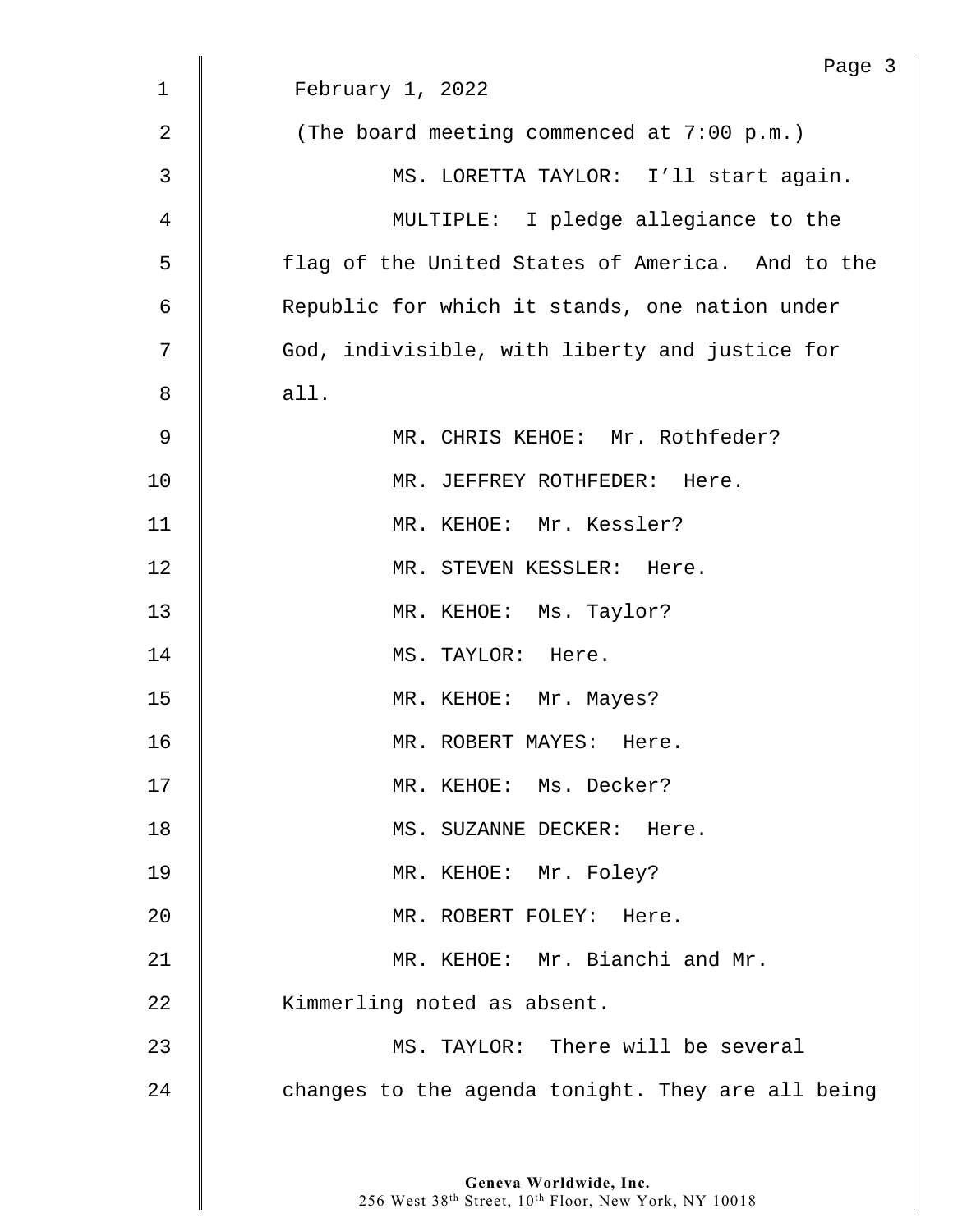|             | Page 4                                            |
|-------------|---------------------------------------------------|
| $\mathbf 1$ | February 1, 2022                                  |
| 2           | removed from the agenda per the applicant. 2019-  |
| 3           | 1, which is Gasland, 2020-10, which is the 2.3    |
| 4           | megawatt solar system. The next one is 1-16,      |
| 5           | which is the Pomona Development and they have the |
| 6           | three lot subdivision on Revolutionary Road. And  |
| 7           | the fourth is Hudson Wellness. May I have a       |
| 8           | motion?                                           |
| 9           | MR. KESSLER: So moved.                            |
| 10          | MS. TAYLOR: Thank you. Second?                    |
| 11          | MR. FOLEY: Second.                                |
| 12          | MS. TAYLOR: Thank you. All in favor?              |
| 13          | MULTIPLE: Aye.                                    |
| 14          | MS. TAYLOR: Opposed? All rightie. May I           |
| 15          | have a motion to adopt the minutes of January     |
| 16          | 4th?                                              |
| 17          | MR. KESSLER: So moved.                            |
| 18          | MS. TAYLOR: Thank you. On the question?           |
| 19          | Or second, I should have said second.             |
| 20          | MR. FOLEY: I'm okay. I gave Chris one             |
| 21          | little thing.                                     |
| 22          | MS. TAYLOR: You did? Okay, so let's do            |
| 23          | this. Robert, you were seconding it?              |
| 24          | MR. MAYES: I'll second.                           |
|             |                                                   |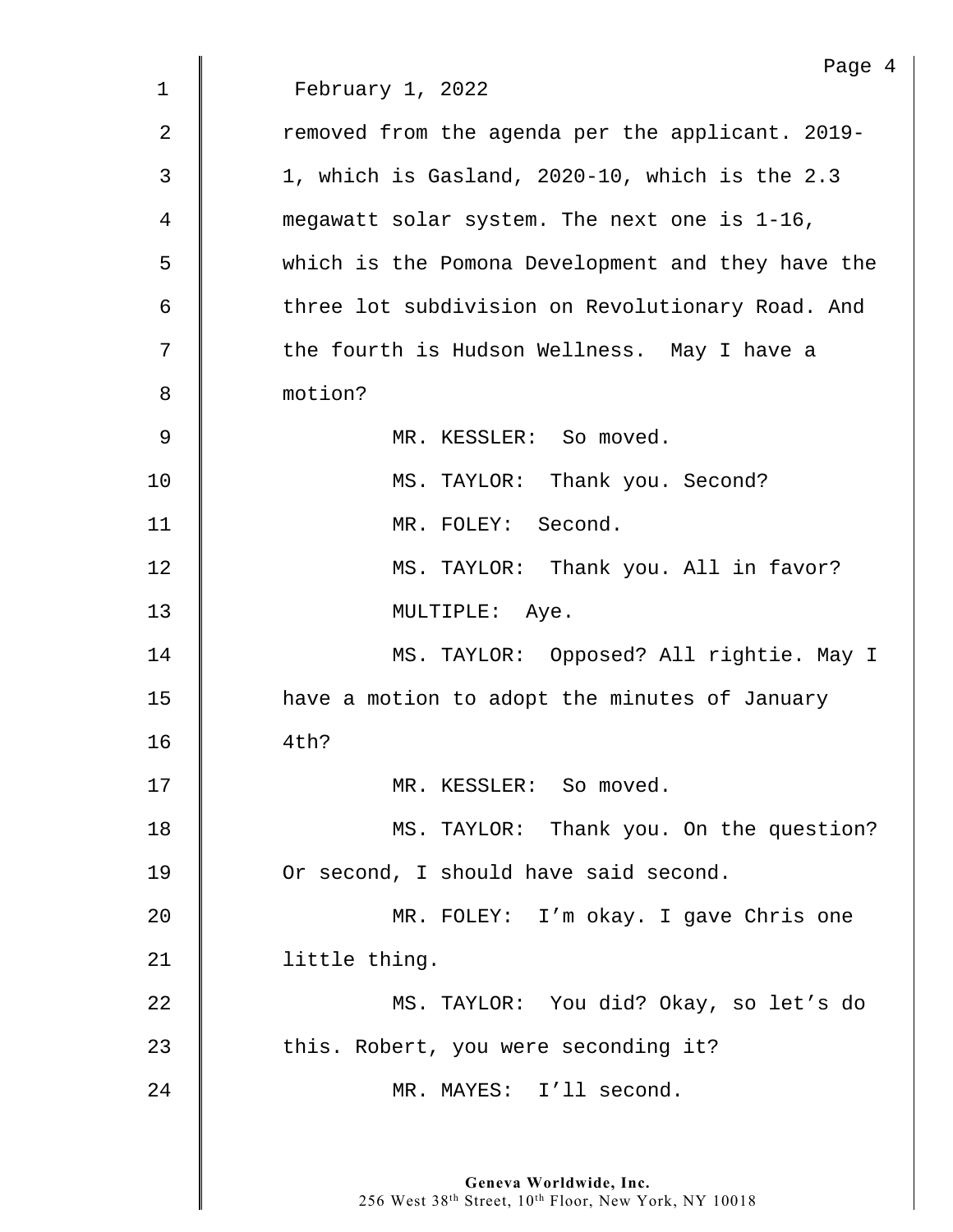|                | Page 5                                            |
|----------------|---------------------------------------------------|
| $\mathbf{1}$   | February 1, 2022                                  |
| $\overline{2}$ | MS. TAYLOR: Okay, so now you were on              |
| 3              | the question, Bob, please.                        |
| $\overline{4}$ | MR. FOLEY: I gave Chris a minor                   |
| 5              | question on the last minutes.                     |
| 6              | MS. TAYLOR: All rightie. All in favor?            |
| 7              | MULTIPLE: Aye.                                    |
| 8              | MS. TAYLOR: Opposed? All right. Moving            |
| 9              | on to correspondence, we have a letter, PB 15,    |
| 10             | excuse me, I can't see anymore with these eyes    |
| 11             | that I have. PB 13-05, is a letter dated January  |
| 12             | 19, 2022 from Brad Schwartz, Esquire, requesting  |
| 13             | the 21st 90-day time extension of final plat      |
| 14             | approval for the Mill Court Crossing Subdivision  |
| 15             | located at the south end of Mill Court.           |
| 16             | MR. MAYES: Madam Chair I move that we             |
| 17             | approve Resolution 2-22, approving the extension. |
| 18             | MS. TAYLOR: Thank you. On the question?           |
| 19             | MR. FOLEY: On the question, I'll be               |
| 20             | voting no to be consistent. I still, as I've said |
| 21             | in the past, have issues. Traffic is different    |
| 22             | from when the this was first approved and also    |
| 23             | that original drainage report, which was evident  |
| 24             | the hearings when we had the solar in the same    |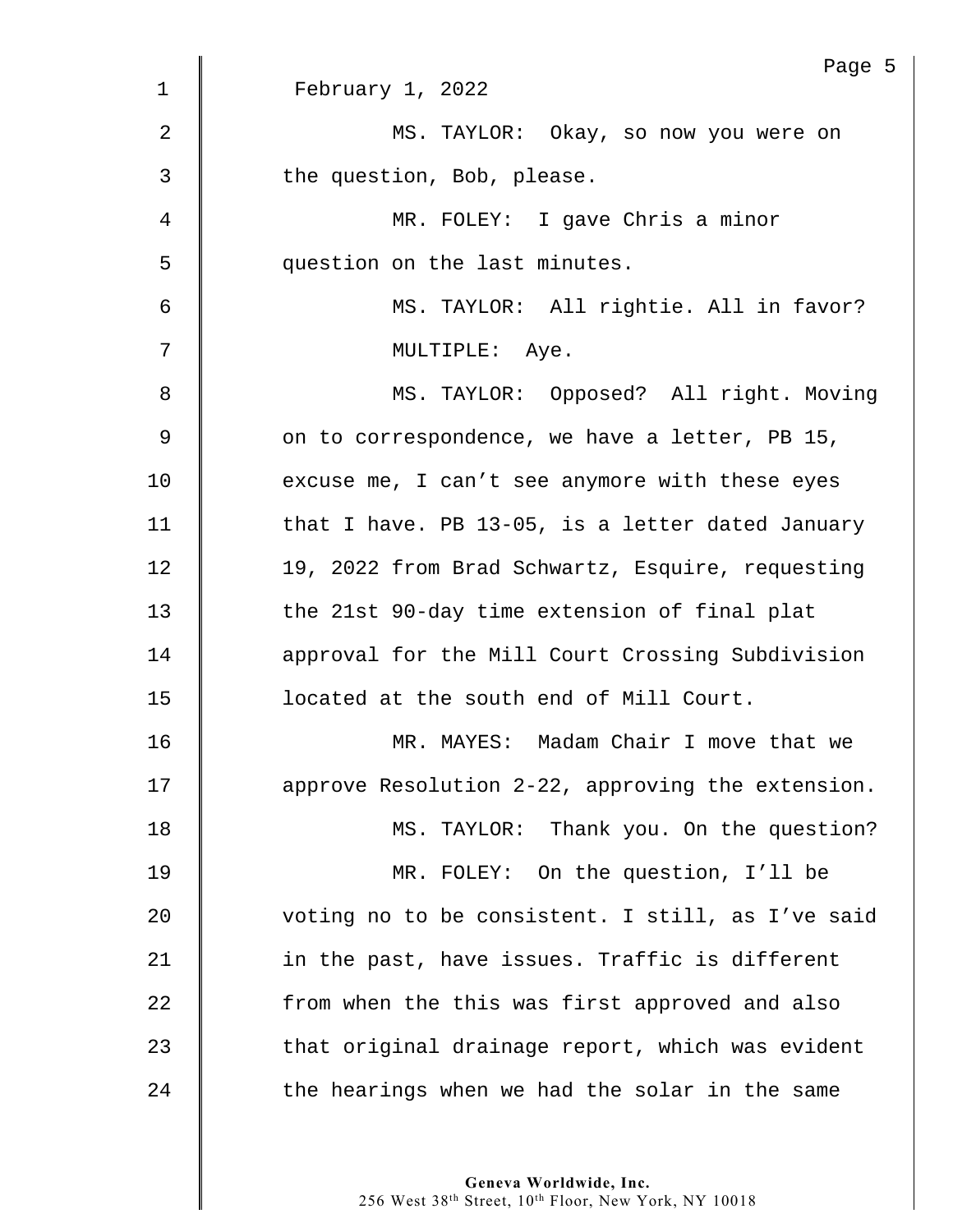|                | Page 6                                            |
|----------------|---------------------------------------------------|
| $\mathbf 1$    | February 1, 2022                                  |
| $\overline{2}$ | area, from what the residents were saying. Also,  |
| 3              | if I could ask, I'd ask Chris, Sheber is paid up  |
| 4              | on his taxes?                                     |
| 5              | MR. KEHOE: I, yes. I checked on Hudson            |
| 6              | Wellness, Mike Sheber, and on the gas station and |
| 7              | everyone is up to date.                           |
| 8              | MR. FOLEY: There was a note about                 |
| 9              | something was standing as of the 31st.            |
| 10             | MR. KEHOE: That was respect to the gas            |
| 11             | station, not to Mike Sheber.                      |
| 12             | MR. FOLEY: Okay. Okay, thank you. So              |
| 13             | that's it. I'd be voting no on this. Thank you.   |
| 14             | MS. TAYLOR: All right. All in favor?              |
| 15             | MULTIPLE: Aye.                                    |
| 16             | MS. TAYLOR: Opposed?                              |
| 17             | MR. FOLEY: Opposed.                               |
| 18             | MR. KEHOE: I've got to poll the board.            |
| 19             | Mr. Rothfeder?                                    |
| 20             | MR. ROTHFEDER: Aye.                               |
| 21             | MR. KEHOE: Mr. Kessler?                           |
| 22             | MR. KESSLER: Aye.                                 |
| 23             | MR. KEHOE: Ms. Taylor?                            |
| 24             | MS. TAYLOR: Aye.                                  |
|                |                                                   |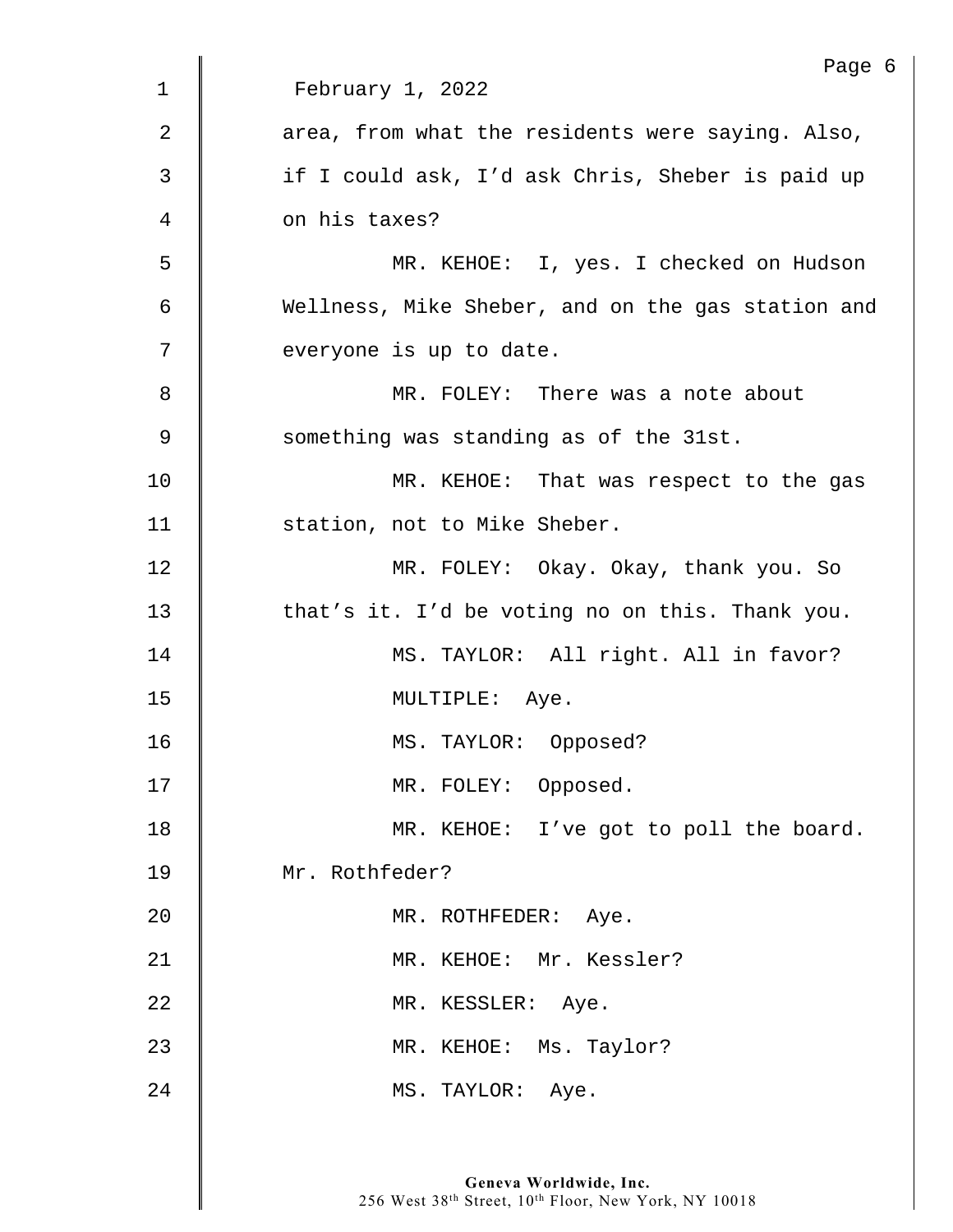|             | Page 7                                            |
|-------------|---------------------------------------------------|
| $\mathbf 1$ | February 1, 2022                                  |
| 2           | MR. KEHOE: Mr. Mayes?                             |
| 3           | MR. MAYES: Aye.                                   |
| 4           | MR. KEHOE: Ms. Decker?                            |
| 5           | MS. DECKER: Aye.                                  |
| 6           | MR. KEHOE: Mr. Foley?                             |
| 7           | MR. FOLEY: No.                                    |
| 8           | MR. KEHOE: Motion passes five to one.             |
| 9           | MS. TAYLOR: Okay. The next item on our            |
| 10          | agenda, we're skipping over a couple, and then we |
| 11          | moved, is the application of -- excuse me, I'm    |
| 12          | sorry, we forgot to do the report.                |
| 13          | MR. KESSLER: What report?                         |
| 14          | MS. TAYLOR: Yeah, I need someone to               |
| 15          | make a motion to adopt the annual report, please. |
| 16          | MR. MAYES: Madam Chair, I move that we            |
| 17          | receive and file the 2021 annual report.          |
| 18          | MS. TAYLOR: Thank you.                            |
| 19          | MR. KESSLER: Second.                              |
| 20          | MS. TAYLOR: Thank you. All right, on              |
| 21          | the question, all in favor?                       |
| 22          | MULTIPLE: Aye.                                    |
| 23          | MS. TAYLOR: Opposed? Okay, very good.             |
| 24          | The next item on the agenda is the application of |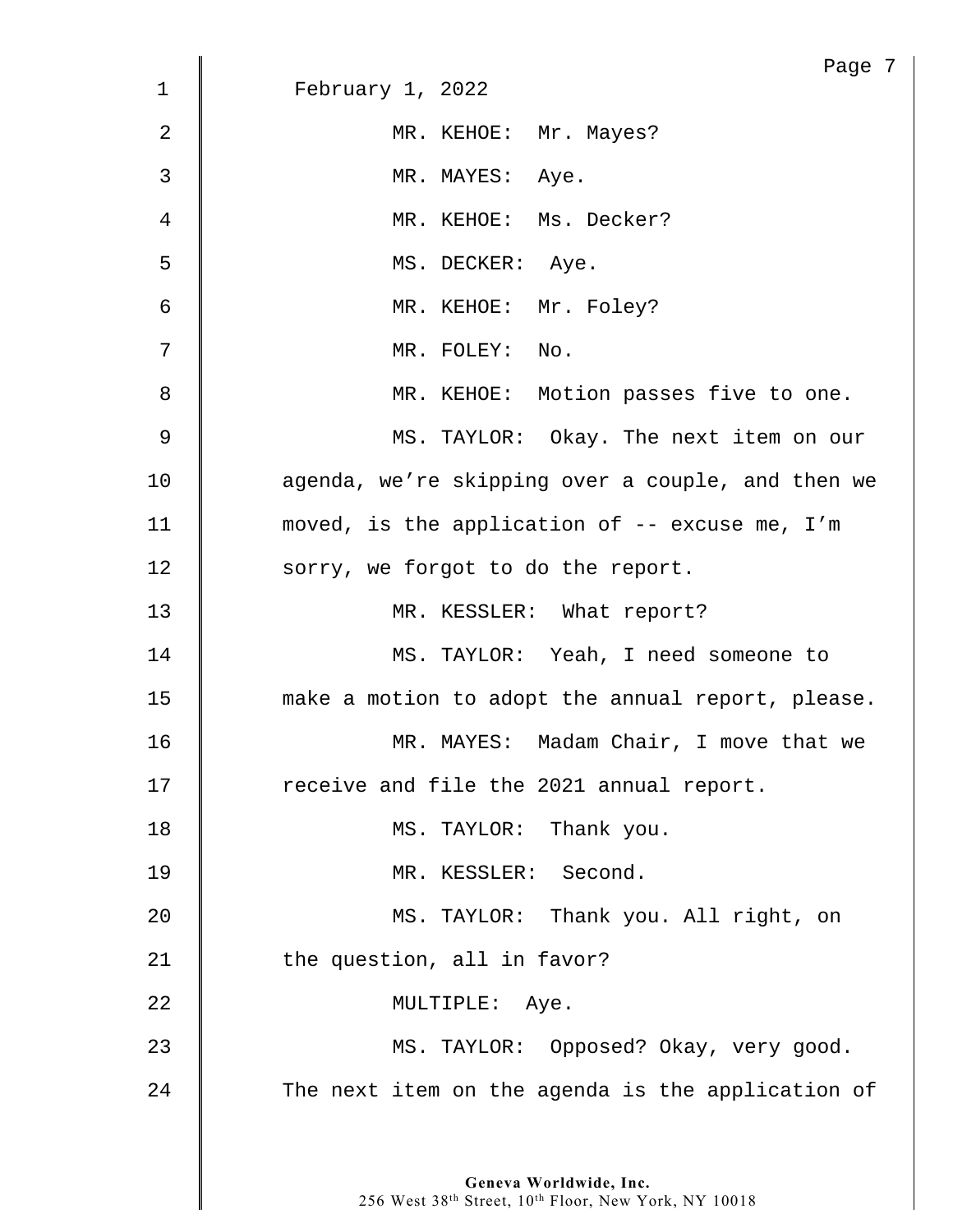|                | Page 8                                            |
|----------------|---------------------------------------------------|
| $\mathbf 1$    | February 1, 2022                                  |
| 2              | Palisades Enterprises, LLC for site plan          |
| 3              | approval, a special permit and for tree removal   |
| 4              | and steep slope permits for a proposed, excuse    |
| 5              | me, 2,940 square foot gas station and convenience |
| 6              | store with six fuel pumps on an approximately     |
| 7              | 1.7-acre parcel of property located at 2058 East  |
| 8              | Main Street, Cortlandt Boulevard, latest revised  |
| $\overline{9}$ | drawings, you were mentioning Steve they were in  |
| 10             | January, right?                                   |
| 11             | MR. KESSLER: On January 21, 2022.                 |
| 12             | MS. TAYLOR: On January 21, okay. All              |
| 13             | right, thank you.                                 |
| 14             | MR. JOHN CANNING: Good evening, Madam             |
| 15             | Chair, members of the board. Good to see          |
| 16             | everybody again. I'm glad everybody is healthy.   |
| 17             | We received your consultant's comment, AKRF's     |
| 18             | comments from, in their January 12th memorandum.  |
| 19             | We provided the board with a response to those    |
| 20             | comments indicating that we agree with everything |
| 21             | in their memorandum, and we revised the latest    |
| 22             | site plan, I believe dated January 21st to        |
| 23             | reflect the recommendations. So really, my role   |
| 24             | here today is to answer any remaining questions   |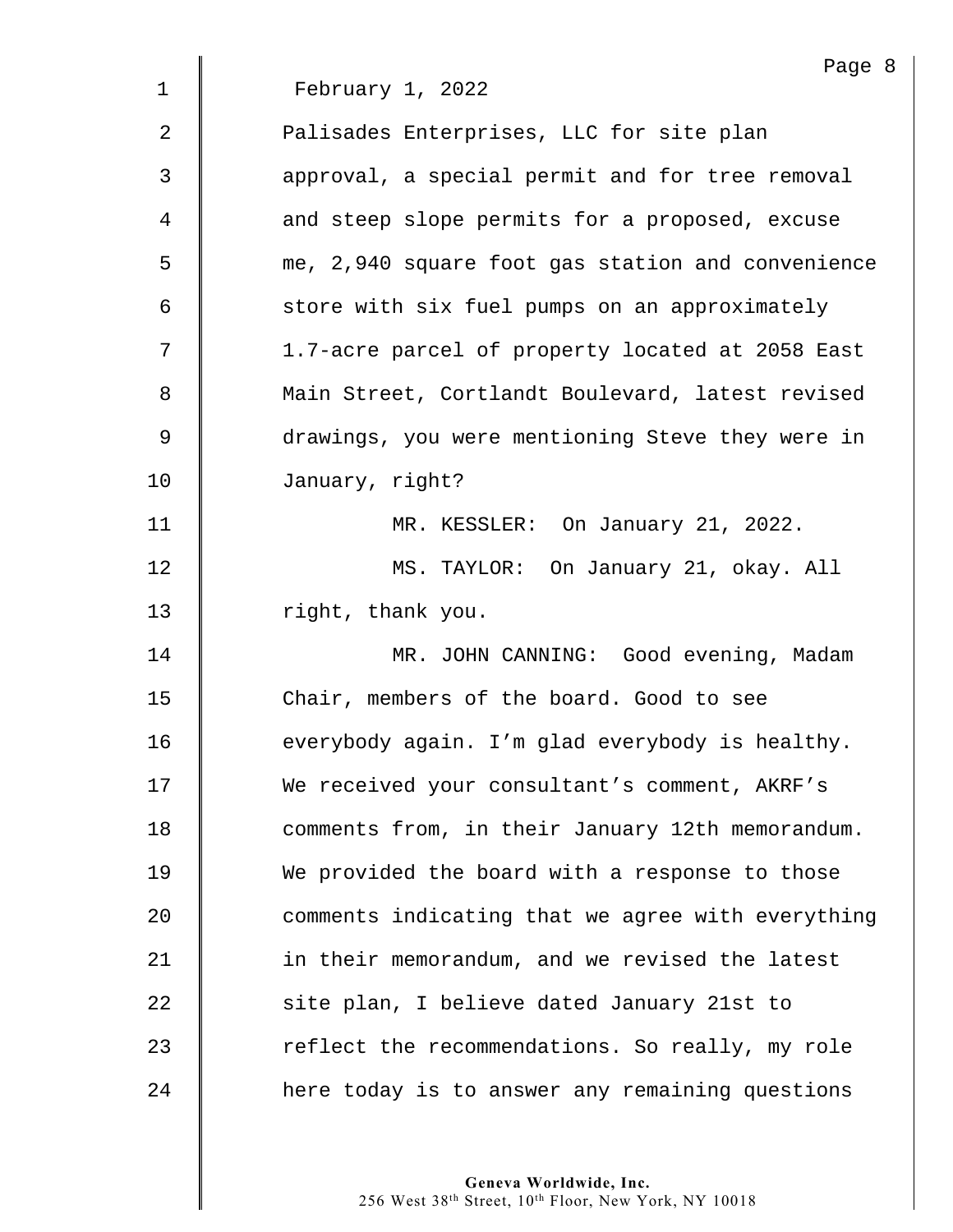|                | Page 9                                            |
|----------------|---------------------------------------------------|
| 1              | February 1, 2022                                  |
| $\overline{2}$ | you may have in that regard. Thank you.           |
| 3              | MS. TAYLOR: Are there any questions?              |
| 4              | Okay.                                             |
| 5              | MR. FOLEY: I think I said it at, I                |
| 6              | think we addressed this last week at the work     |
| 7              | session. I still have an issue. I wish you would  |
| 8              | go down two pumps. I know you pleaded financials, |
| 9              | which is really not for us to be deciding on      |
| 10             | that. You've done a lot of good work. It's safer, |
| 11             | the circulation is better, there's a few little - |
| 12             | - as I read through the minutes, again, this      |
| 13             | afternoon, at least I still have a doubt. And     |
| 14             | then some statements were made at the last        |
| 15             | meeting by other board members. So it's still,    |
| 16             | it's still at the maximum amount of pumps,        |
| 17             | fueling stations, whatever you want to call them. |
| 18             | I still feel it would be better if two of those   |
| 19             | at the top were knocked off.                      |
| 20             | I have a question. When you exit and              |
| 21             | maybe this has been addressed. When you exit, if  |
| 22             | someone wants to exit out and go back, can they   |
| 23             | go back across Route 6 and reenter the Bear       |
| 24             | Mountain Parkway?                                 |
|                |                                                   |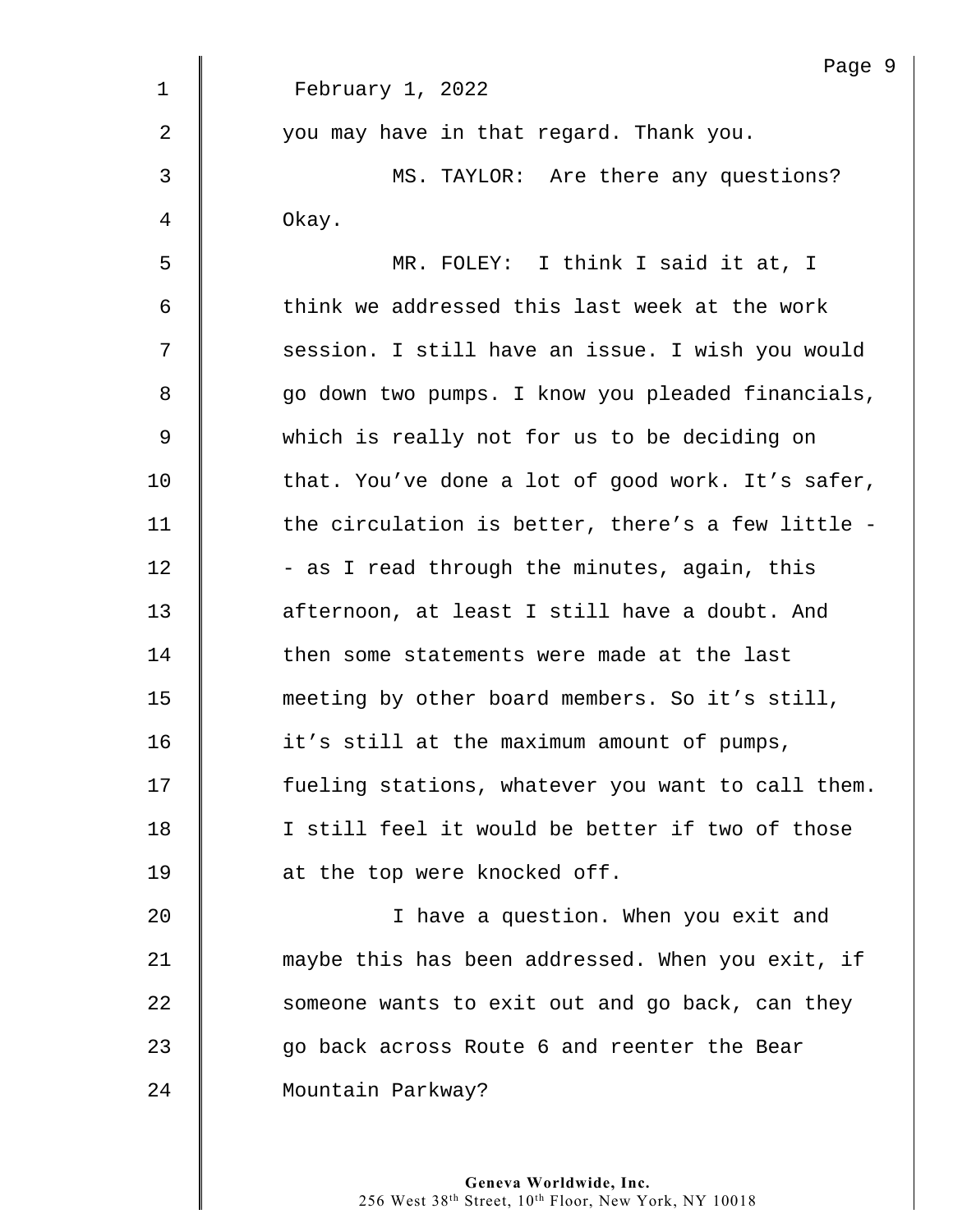|    | Page 10                                           |
|----|---------------------------------------------------|
| 1  | February 1, 2022                                  |
| 2  | MR. CANNING: Yes, they can.                       |
| 3  | MR. FOLEY: So they would be coming out?           |
| 4  | MR. CANNING: So the traffic light will            |
| 5  | stop traffic on Route 6 and they can proceed      |
| 6  | straight across, make a right turn, or yield to   |
| 7  | opposing traffic and then make a left turn, just  |
| 8  | like if you get off the parkway, you can go       |
| 9  | straight ahead, you can make a right turn, or you |
| 10 | can yield to traffic coming out of the gas        |
| 11 | station, then make a left turn. Pretty much --    |
| 12 | MR. FOLEY: So, in other words, it would           |
| 13 | be controlled, any exit out to go back across     |
| 14 | Route 6 to get on the ramp is controlled by the   |
| 15 | traffic light?                                    |
| 16 | MR. CANNING:<br>Yes.                              |
| 17 | MR. FOLEY: Okay.                                  |
| 18 | MR. CANNING: That's one of the benefits           |
| 19 | of the project, I think. I would also just like   |
| 20 | to thank the board. It's been a long time, but    |
| 21 | we've worked hard and well together to, to get to |
| 22 | this point. So I do appreciate everybody's input. |
| 23 | MS. TAYLOR: All right, well we have               |
| 24 | decided to go ahead and move this along, so -     |
|    |                                                   |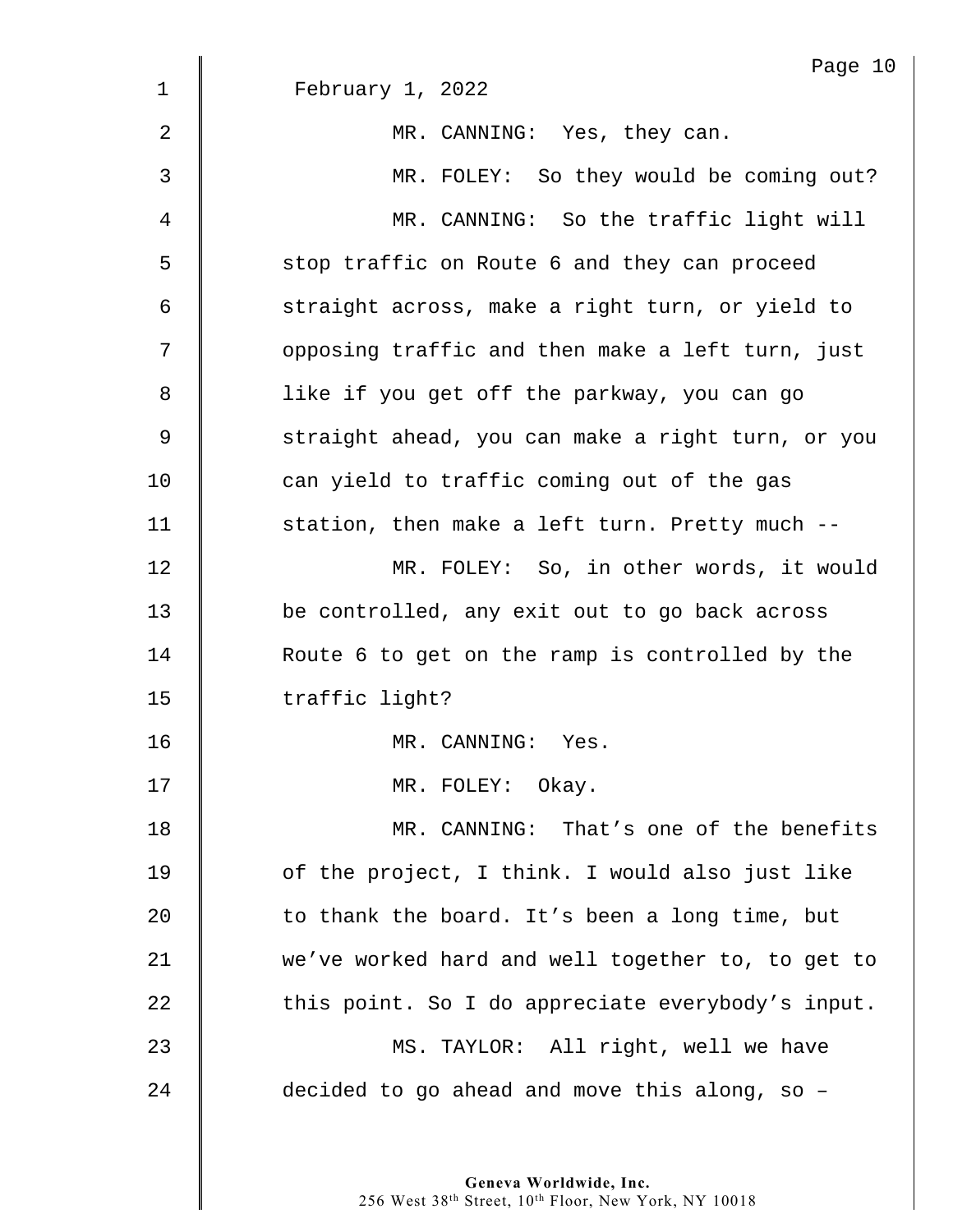|                | Page 11                                          |
|----------------|--------------------------------------------------|
| $\mathbf 1$    | February 1, 2022                                 |
| $\overline{2}$ | MR. KESSLER: Yeah, Madam Chair, I move           |
| 3              | that we direct staff to prepare a resolution     |
| 4              | approving the gas station.                       |
| 5              | MS. TAYLOR: It would be for the next             |
| 6              | meeting?                                         |
| 7              | MR. KESSLER: Yeah.                               |
| 8              | MR. FOLEY: In the resolution, can you,           |
| $\mathsf 9$    | can staff include something about historical, it |
| 10             | was addressed early on in this long process and  |
| 11             | whether it's an indication in the convenience    |
| 12             | store with a plaque or a little something to     |
| 13             | explain about not Popeyes, the old schoolhouse   |
| 14             | from, from the last -                            |
| 15             | MR. KEHOE: Come on, Bob.                         |
| 16             | MR. FOLEY: What?                                 |
| 17             | MR. KEHOE: We won't commemorate the              |
| 18             | bar, we'll commemorate the building.             |
| 19             | MR. FOLEY: No, I'm talking about the             |
| 20             | old -- I gave Chris an article about the old     |
| 21             | schoolhouse that was in an historical key. I     |
| 22             | didn't write it. I just hate to see these things |
| 23             | lost.                                            |
| 24             | MR. CANNING: Thank you, yes.                     |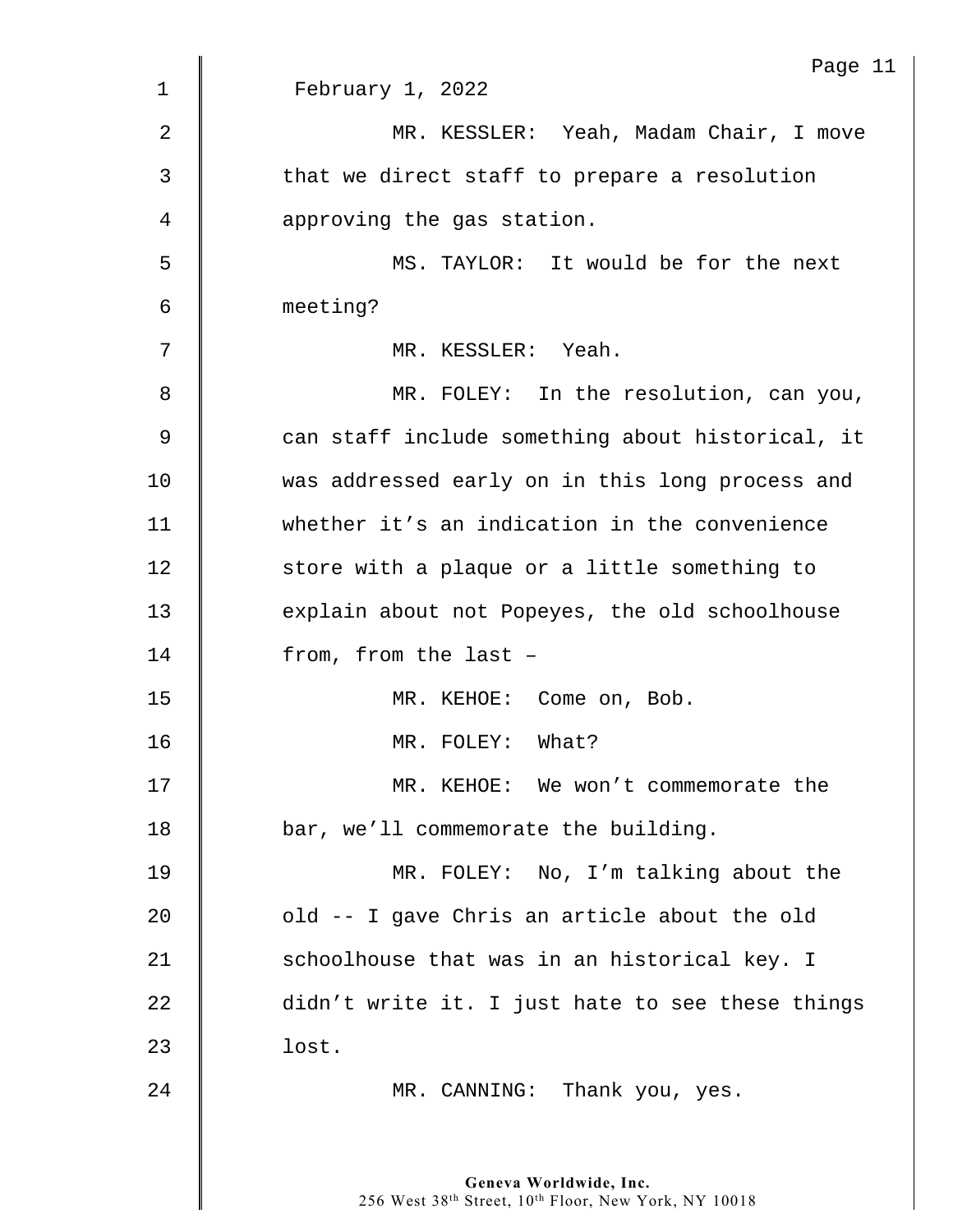|                | Page 12                                           |
|----------------|---------------------------------------------------|
| 1              | February 1, 2022                                  |
| $\overline{2}$ | MS. TAYLOR: All right, so we will --              |
| $\mathfrak{Z}$ | what's your question? Yes.                        |
| 4              | [OFF-MIC]                                         |
| 5              | MR. FOLEY: [unintelligible][00:08:51]             |
| 6              | personal matter in [unintelligible][ 00:08:53]    |
| 7              | MS. TAYLOR: Okay, good. All right,                |
| 8              | then. All in favor?                               |
| 9              | MULTIPLE: Aye.                                    |
| 10             | MS. TAYLOR: Opposed? All right.                   |
| 11             | MR. CANNING: Thank you, everybody.                |
| 12             | Until we meeting again.                           |
| 13             | MS. TAYLOR: Okay, thank you.                      |
| 14             | MR. CANNING: Which is next month again.           |
| 15             | [laughter]                                        |
| 16             | MS.<br>TAYLOR: Okay. All right, there are         |
| 17             | a couple more items and then we should be         |
| 18             | finished. We have new business. And they, there   |
| 19             | are two of these items. For the first for PB      |
| 20             | 2022-1, is the application of New York SMSA       |
| 21             | Limited Partnership, dba Verizon Wireless for SBA |
| 22             | Communications. This is for the renewal of        |
| 23             | Verizon Wireless' existing special permit for the |
| 24             | existing public utility wireless                  |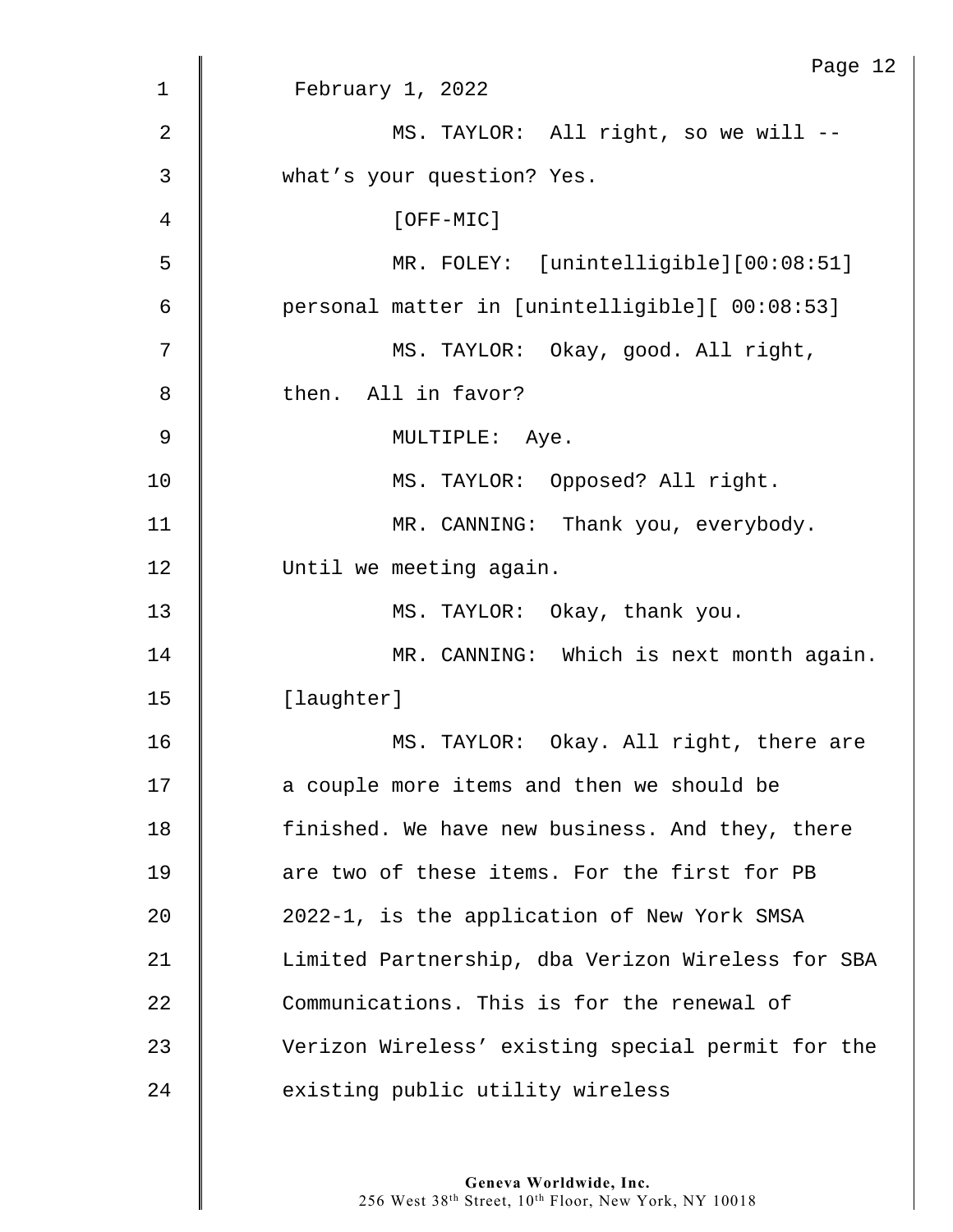|             | Page 13                                           |
|-------------|---------------------------------------------------|
| $\mathbf 1$ | February 1, 2022                                  |
| 2           | telecommunications facility at 51 Scenic Drive,   |
| 3           | as described in a letter from Michael P.          |
| 4           | Sheridan, Esquire, dated January 4th. Good        |
| 5           | evening, Mr. Sheridan.                            |
| 6           | MR. MICHAEL P. SHERIDAN: Good evening.            |
| 7           | Good to see everyone. As was just stated, I'm     |
| 8           | here tonight in connection with a request to      |
| 9           | recertify the special permit for the existing     |
| 10          | wireless, Verizon Wireless' existing wireless     |
| 11          | telecommunications facility at 51 Scenic Drive.   |
| 12          | My understanding is that you have the application |
| 13          | and that it is expected to be referred back       |
| 14          | tonight to staff for review. I would request that |
| 15          | the board authorize staff if they don't see any   |
| 16          | issues, to prepare a resolution for the next      |
| 17          | meeting.                                          |
| 18          | MS. TAYLOR: We can do that. Okay.                 |
| 19          | MR. SHERIDAN: Thank you.                          |
| 20          | MS. TAYLOR: All right.                            |
| 21          | MR. KEHOE: Madam Chair? And just for              |
| 22          | the record, this was an interesting one in that   |
| 23          | Steve sort of remembered, but you have already    |
| 24          | issued a recertification of this special permit   |
|             |                                                   |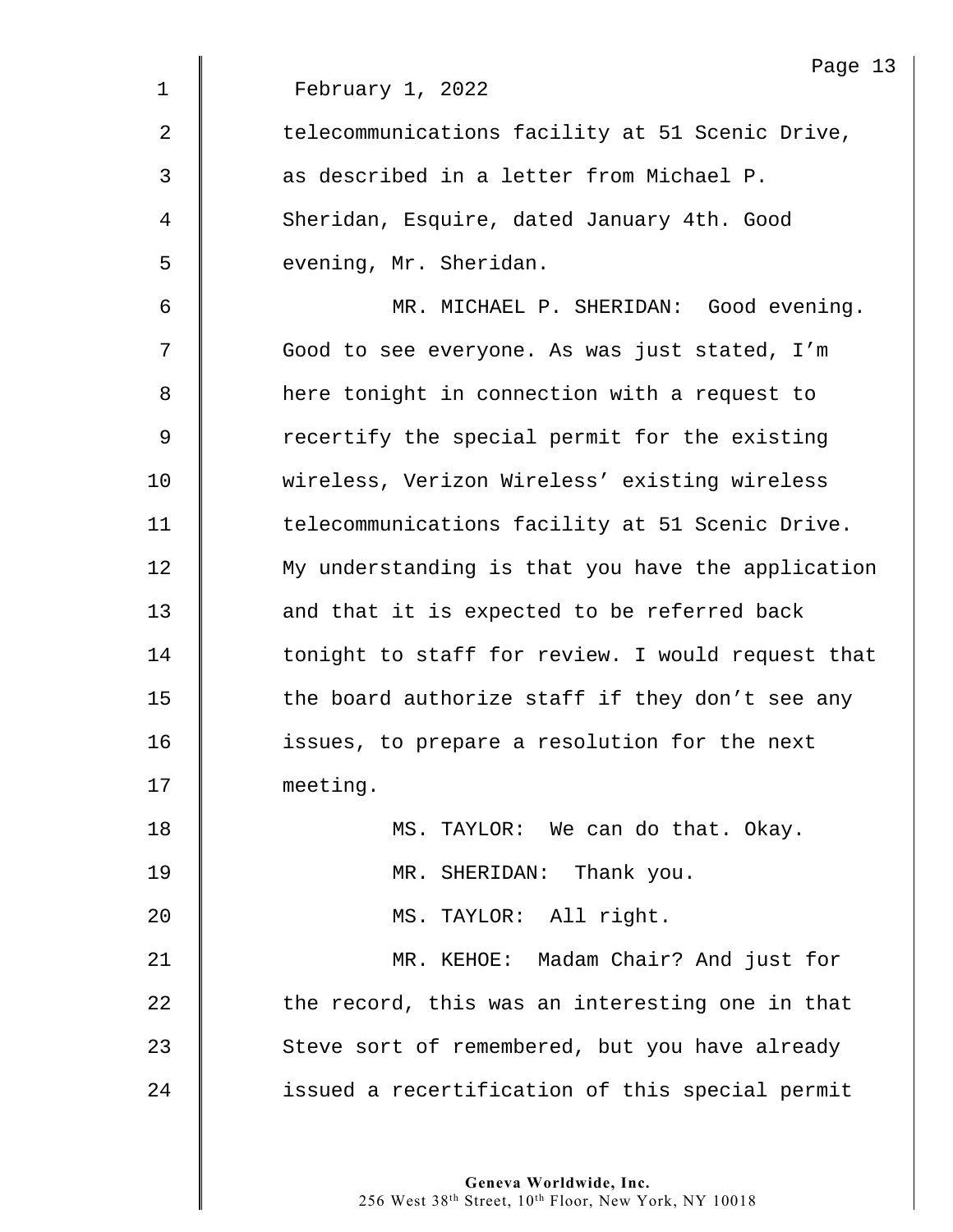Page 14 1 February 1, 2022 2  $\parallel$  at 51 Scenic Drive back in 2019, because AT&T 3 || applied for it and at that time, Mike Preziosi 4 | spend a lot of time getting engineering reports, 5 making sure the tower was in good shape. So it 6 **begs the question, does each individual carrier** 7 || continually have to come back for 8 Tecertifications? I'm going to clear that up with  $9 \parallel$  the legal staff. Because you don't want next 10 | month or six months from now Sprint to come back, 11 | or maybe you do. But we've got to figure that 12 **J** out. But in any event, this has already been 13 investigated, so we believe it's prime for 14 | resolution. 15 | MR. KESSLER: How many carriers are on 16 | the tower? 17 **NR. KEHOE:** I think there's five on it. 18 | I think that's what we found on the AT&T drawings 19 | that Mike spent so much time. There's either four 20 **c** or five on there. 21 | MS. TAYLOR: Well, how many more would 22 go [unintelligible][00:11:31]? 23 MR. KEHOE: None. 24 **MS. TAYLOR:** There's no more.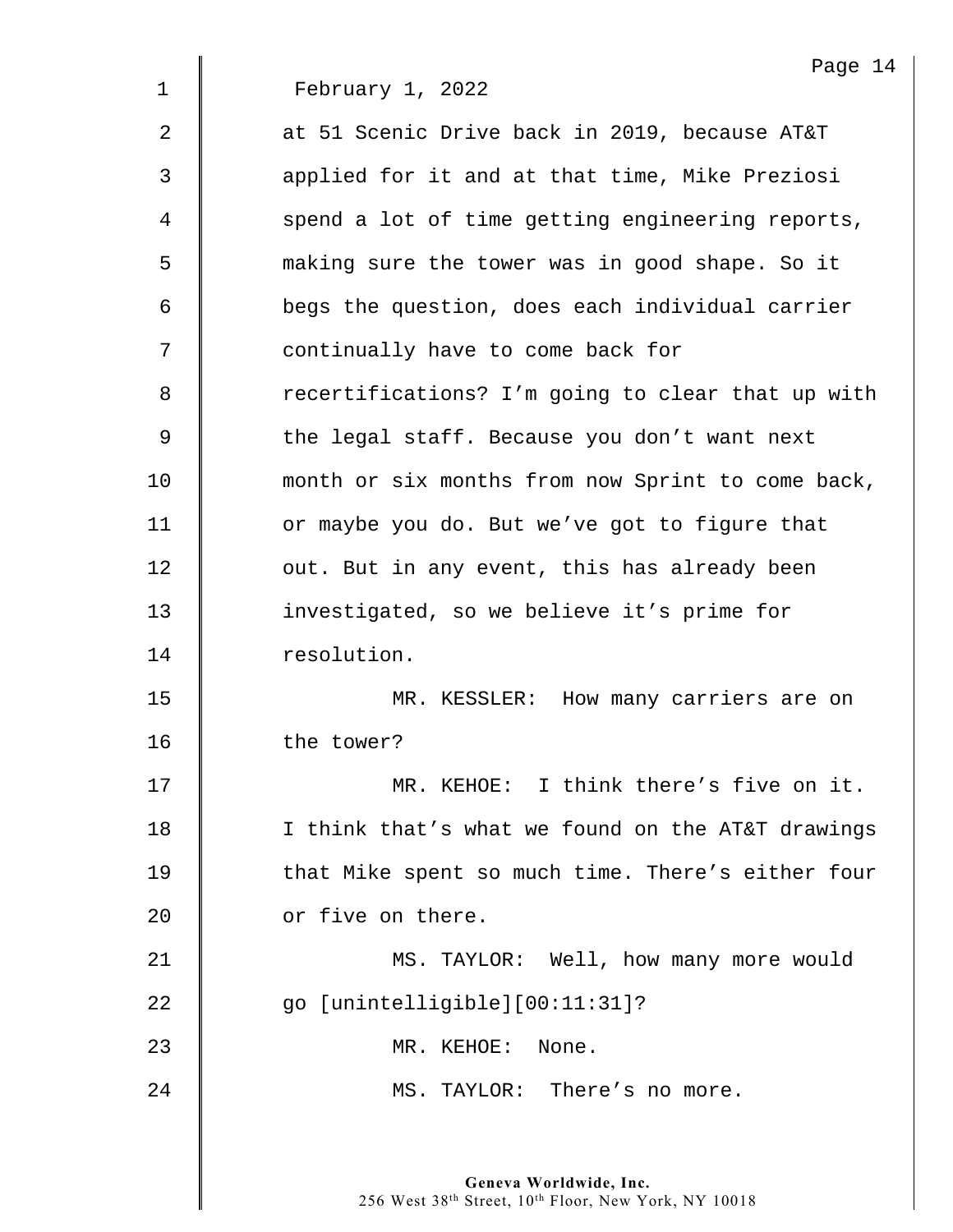|                | Page 15                                           |
|----------------|---------------------------------------------------|
| $\mathbf 1$    | February 1, 2022                                  |
| $\overline{2}$ | MR. KEHOE: I think five is the most               |
| 3              | that can be on there.                             |
| 4              | MS. TAYLOR: That's it, okay.                      |
| 5              | MR. SHERIDAN: But that is the question,           |
| 6              | if you want every single carrier to come back or  |
| 7              | $just --$                                         |
| 8              | MR. MAYES: But the new carriers, when             |
| 9              | the carriers come back up, what do you do with    |
| 10             | it? I mean is it something you need to look at?   |
| 11             | MR. KEHOE: Well, see, this is the first           |
| 12             | time it's happened. But, but once the planning    |
| 13             | board took this over and Mike Preziosi got        |
| 14             | involved, some, like Mr. Sheridan would come in   |
| 15             | and want to recertify Verizon. But what we would  |
| 16             | find is that numerous things had been added to    |
| 17             | that tower over the years, and all were permitted |
| 18             | through the code enforcement office. But no one   |
| 19             | necessarily said that the tower had been          |
| 20             | investigated and was still in good shape. But     |
| 21             | that's what was just done on Scenic Drive. But    |
| 22             | also I think each one of these carriers provides  |
| 23             | a radio frequency certification saying that it is |
| 24             | still doing what it's supposed to be doing, the   |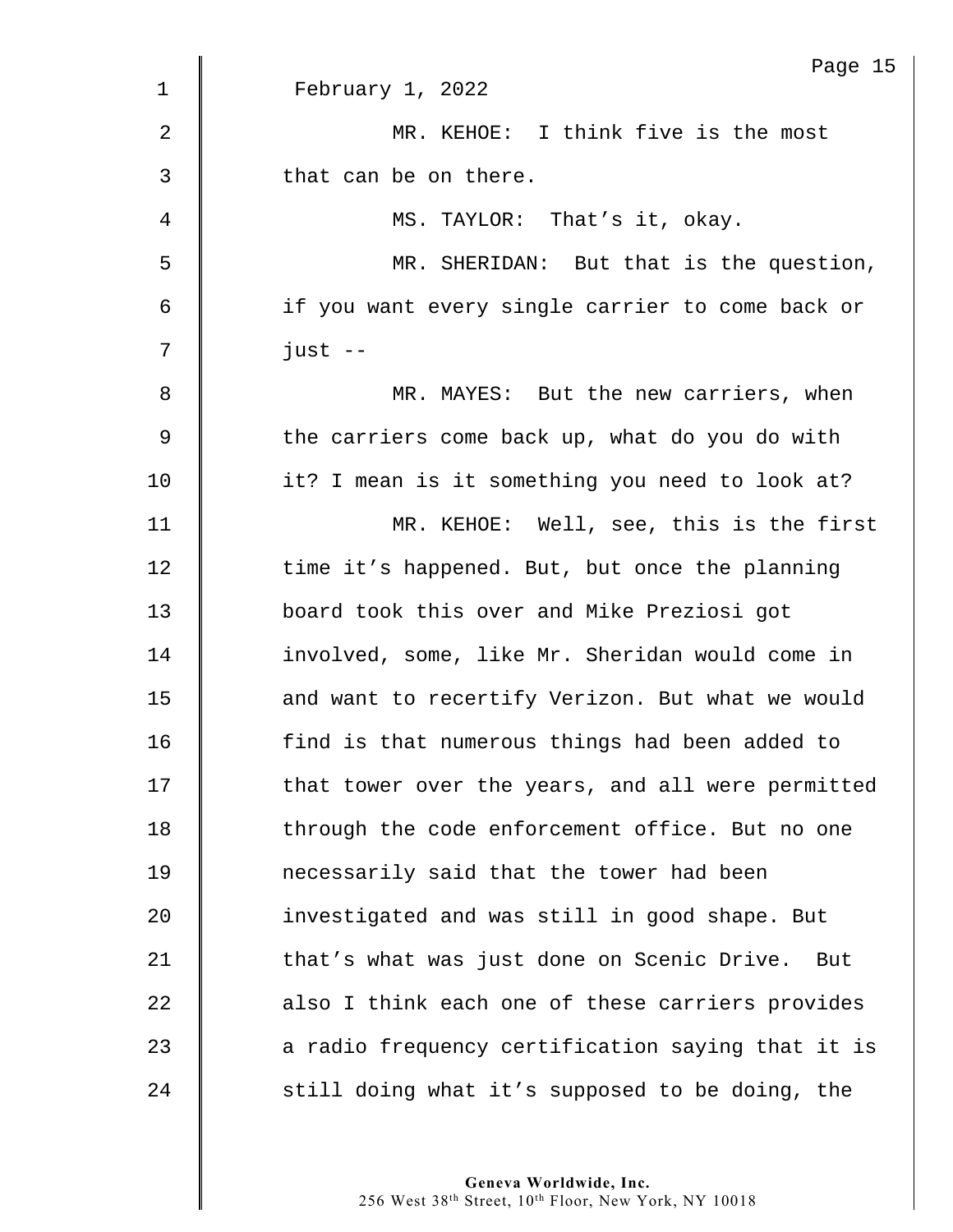|             | Page 16                                           |
|-------------|---------------------------------------------------|
| $\mathbf 1$ | February 1, 2022                                  |
| 2           | actually carrier, correct? That's part of the     |
| 3           | recertification.                                  |
| 4           | MR. SHERIDAN: Right. Part of the                  |
| 5           | recertification is from the RF consultant, but    |
| 6           | because of the way the technology moves, we, the  |
| 7           | carriers, and I don't want to speak for all of    |
| 8           | them, but certainly Verizon comes in and replaces |
| 9           | antennas, replaces equipment at these towers all  |
| 10          | the time. And that is, you know, when everything  |
| 11          | is reviewed in connection with the carriers, the  |
| 12          | antennas and if the radio frequency report is     |
| 13          | requested by the town, it's something that's      |
| 14          | provided. So, there are reviews of this. And I    |
| 15          | think, you know, even there's a couple of         |
| 16          | applications that we have and at least one        |
| 17          | application we have in the town for an upgrade at |
| 18          | one of Verizon's facilities.                      |
| 19          | MR. KEHOE: And those are all done                 |
| 20          | through the code enforcement office outside of    |
| 21          | your purview.                                     |
| 22          | MR. SHERIDAN: Right. And those are all            |
| 23          | done -- code enforcement, they review everything, |
| 24          | the town engineer, Mike Preziosi reviews          |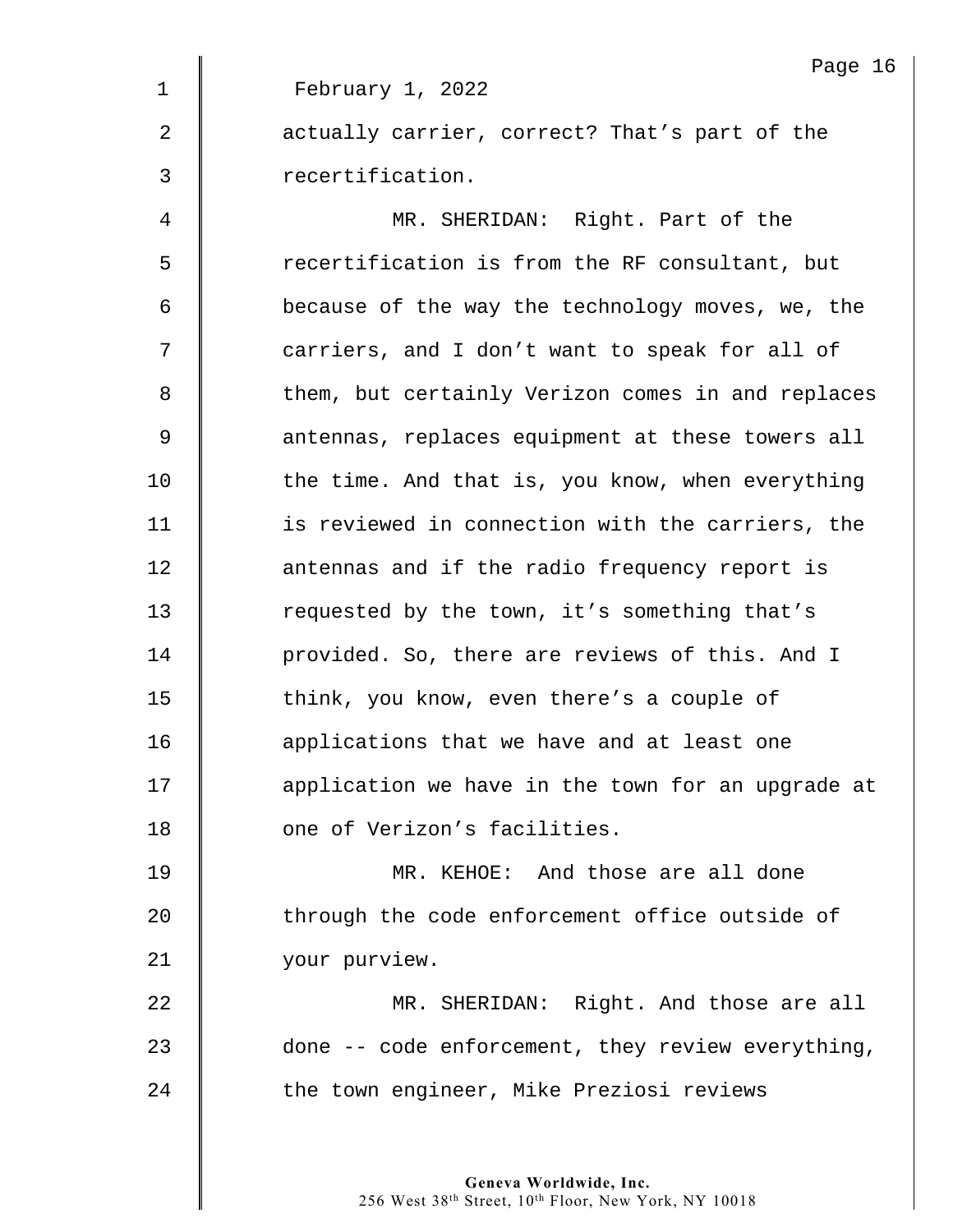|             | Page 17                                           |
|-------------|---------------------------------------------------|
| $\mathbf 1$ | February 1, 2022                                  |
| 2           | everything, or has been his practice. And so the  |
| 3           | question is do you need every carrier to come     |
| 4           | back and to recertify even though they've already |
| 5           | been through the process of upgrading their       |
| 6           | equipment.                                        |
| 7           | MR. KESSLER: Yeah, so I guess what                |
| 8           | you're saying Chris, do they all reinitialize     |
| 9           | with this recertification?                        |
| 10          | MR. KEHOE: Well, that's why I was so              |
| 11          | surprised, that it refreshed my memory. We went   |
| 12          | through all of this with AT&T, with Cuddy &       |
| 13          | Feder.                                            |
| 14          | MR. KESSLER: Right.                               |
| 15          | MR. KEHOE: And now we're doing it all             |
| 16          | over again with Verizon. I've never been through  |
| 17          | this before, I haven't had a chance with Mike     |
| 18          | Cunningham about it. But every tower has got two, |
| 19          | three, four carriers on it, so I want to figure   |
| 20          | out a system, whether we have to do this each     |
| 21          | time or whether we don't. At some point, we have  |
| 22          | to get the tower certified. And then maybe to     |
| 23          | your point, if you're changing out panels and     |
| 24          | things in the course of business, maybe they each |
|             |                                                   |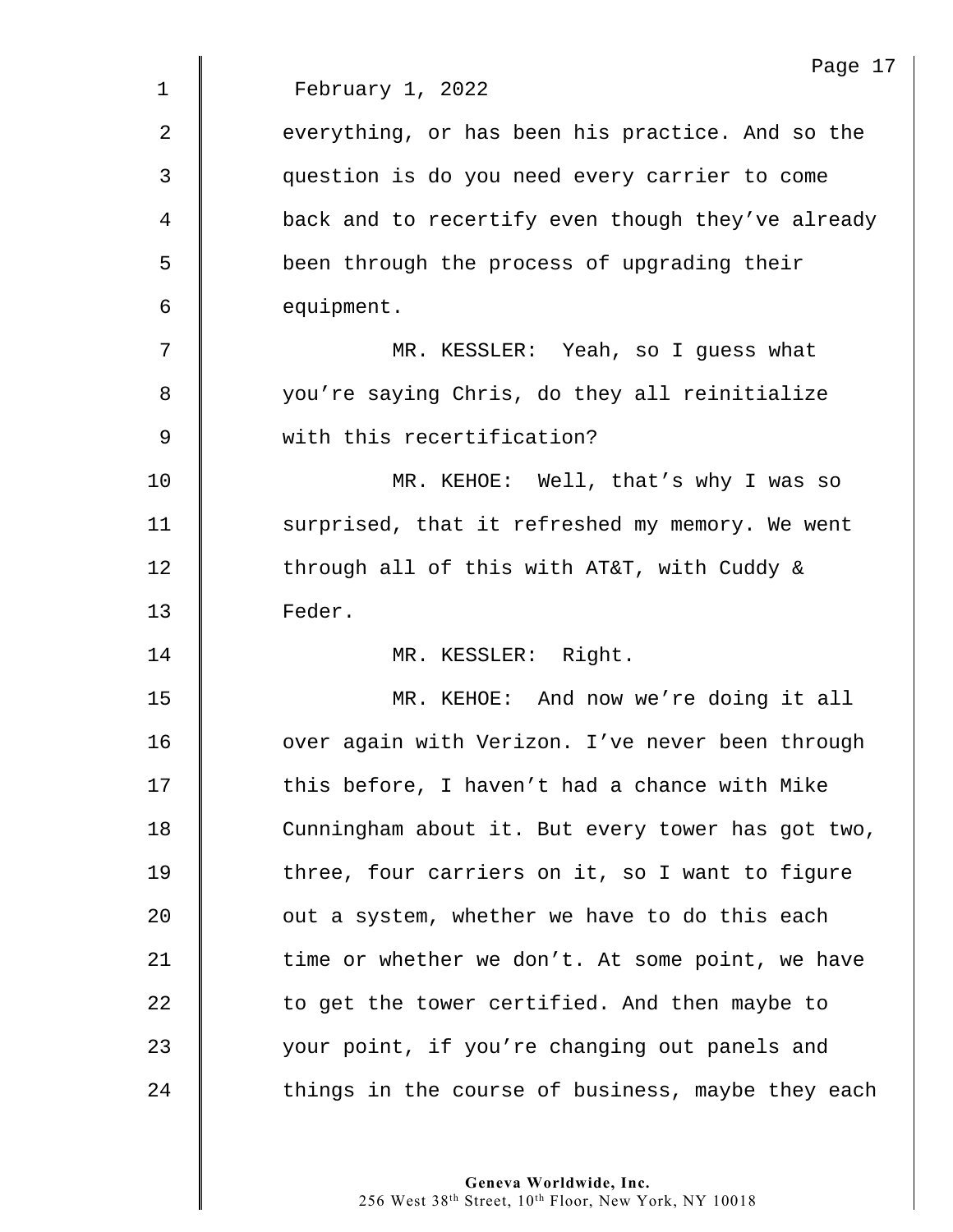|    | Page 18                                           |
|----|---------------------------------------------------|
| 1  | February 1, 2022                                  |
| 2  | should be recertified. I don't know. We'll        |
| 3  | confirm -- that's what we want to talk about as a |
| 4  | staff before it comes back next month.            |
| 5  | MS. TAYLOR: Okay.                                 |
| 6  | MR. KESSLER: How long is the special              |
| 7  | permit for?                                       |
| 8  | MR. KEHOE: Five years.                            |
| 9  | MR. KESSLER: Five years. Okay.                    |
| 10 | MR. SHERIDAN: My point was the exact              |
| 11 | opposite though. Because they would be reviewing  |
| 12 | everything, is there a need to go back and        |
| 13 | recertify is they're already reviewing everything |
| 14 | for these upgrades?                               |
| 15 | MR. KEHOE: Our points are usually the             |
| 16 | exact opposite. [laughter] At least Mike Preziosi |
| 17 | sometimes. So, you know, we'll try to get the,    |
| 18 | we're working, we're getting the system in place  |
| 19 | pretty good, so we'll figure it out.              |
| 20 | MR. KESSLER: Yeah, I guess we'll just             |
| 21 | stop the clock again.                             |
| 22 | MR. MAYES: Yeah, I mean our                       |
| 23 | [unintelligible][ 00:14:36] point was that        |
| 24 | obviously the reviews won't change, it just won't |
|    |                                                   |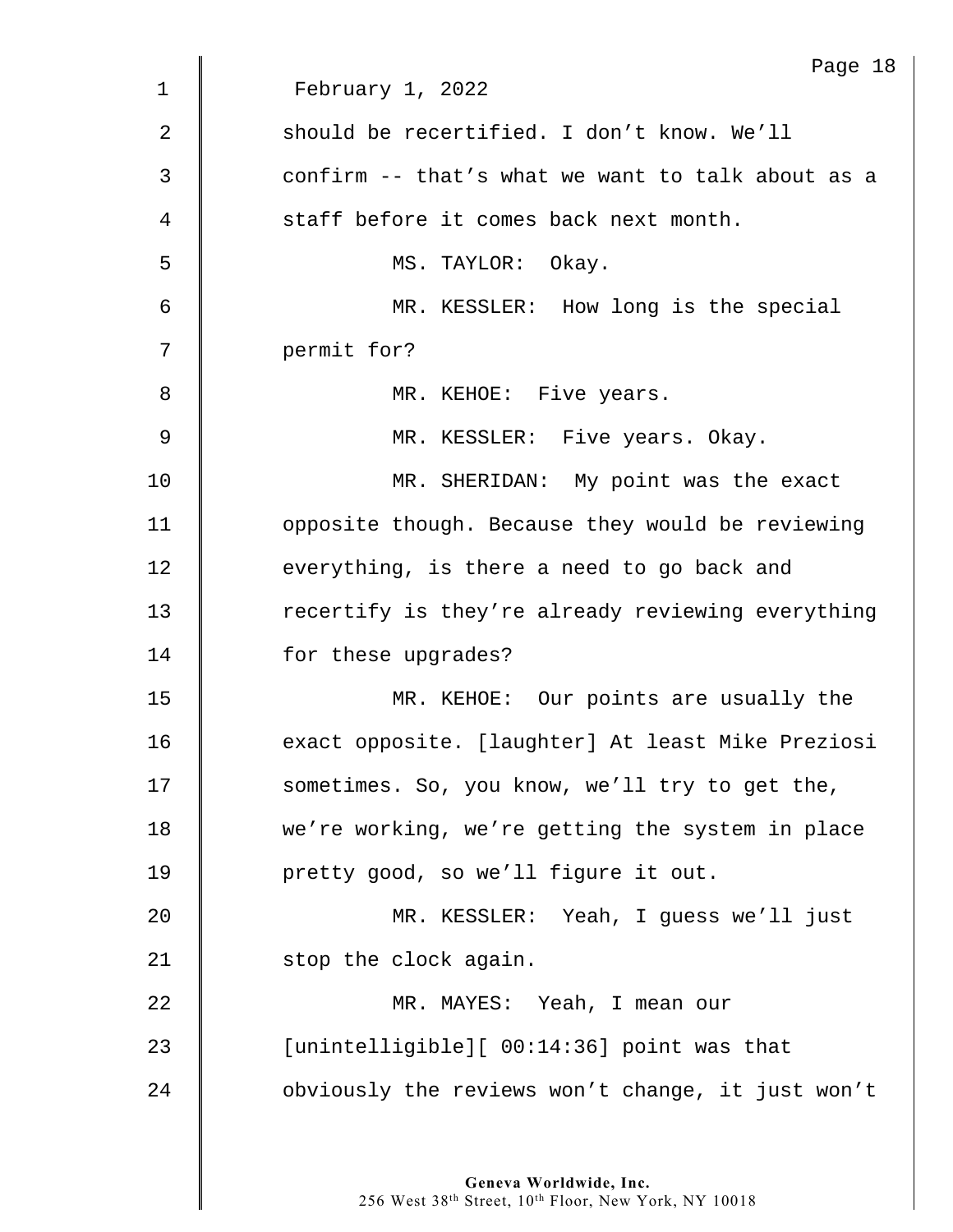|                | Page 19                                           |
|----------------|---------------------------------------------------|
| $\mathbf 1$    | February 1, 2022                                  |
| $\overline{2}$ | come before us every single time. But you still   |
| 3              | do the extensive review that you have to do?      |
| 4              | MR. KEHOE: Yes. That's what we've got             |
| 5              | to figure out. At some point, the tower needs to, |
| 6              | the actual physical tower needs to be inspected   |
| 7              | and recertified. And my mistake was I thought     |
| 8              | that that's all that we were doing each time,     |
| $\overline{9}$ | until I found out that the individual carriers    |
| 10             | apparently come back too.                         |
| 11             | MR. ROTHFEDER: So we're going to have             |
| 12             | to get clock on the tower as well as the          |
| 13             | individual carriers?                              |
| 14             | MR. KEHOE: I think so, but that's                 |
| 15             | complicated, but we've got to figure that out.    |
| 16             | MR. ROTHFEDER: Okay, anyway, Madame               |
| 17             | Chair I move that we refer this back to staff     |
| 18             | for, to prepare an approving resolution for the   |
| 19             | next meeting.                                     |
| 20             | MR. KESSLER: Second.                              |
| 21             | MS. TAYLOR: All right. On the question?           |
| 22             | All in favor?                                     |
| 23             | MULTIPLE: Aye.                                    |
| 24             | MS. TAYLOR: Opposed? Good. All right,             |
|                |                                                   |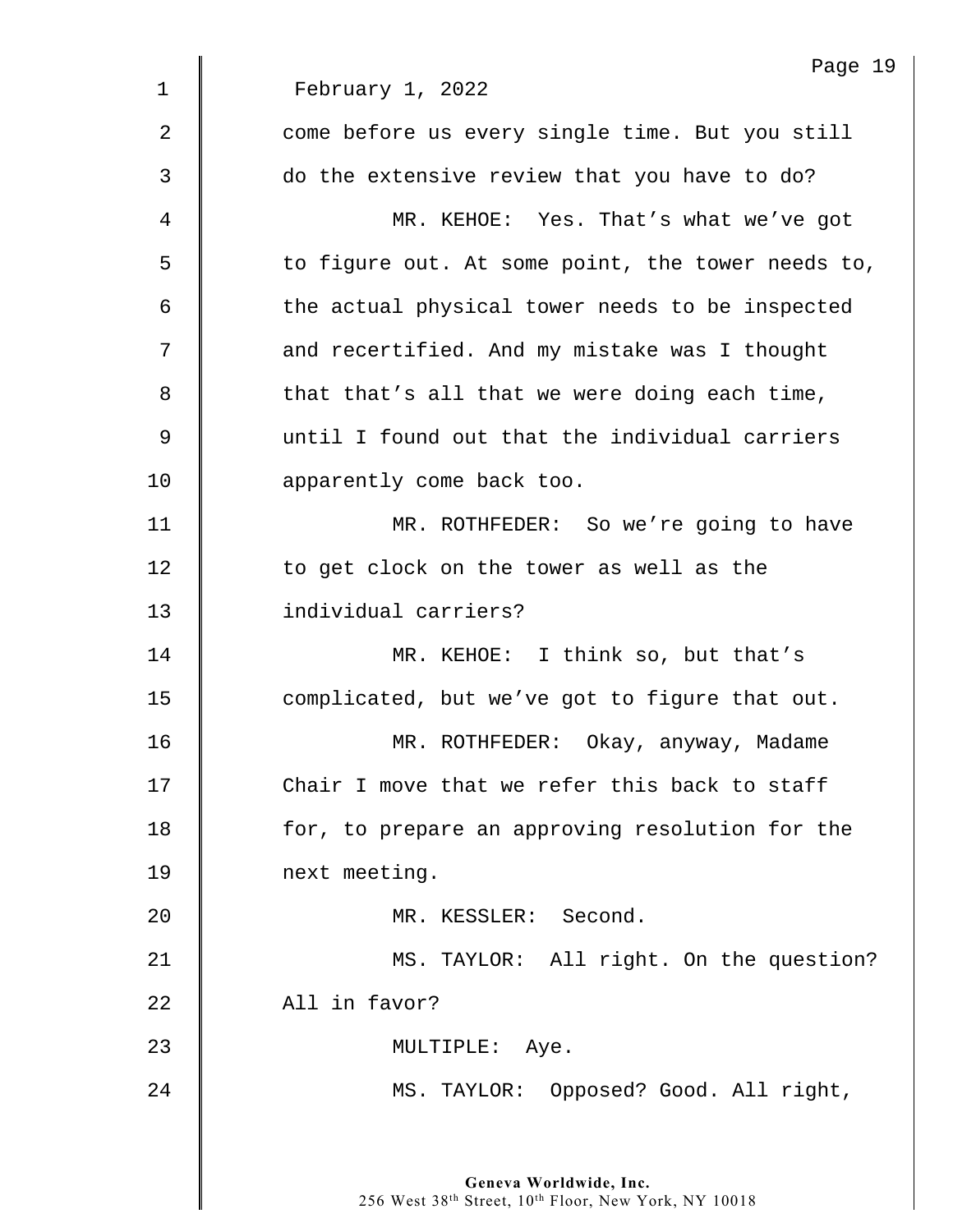|             | Page 20                                           |
|-------------|---------------------------------------------------|
| $\mathbf 1$ | February 1, 2022                                  |
| 2           | the final item is another of these applications.  |
| 3           | This one, PB 2022-2, the application New York     |
| 4           | SMSA Limited Partnership, dba Verizon Wireless    |
| 5           | for the property of the Consolidated Edison       |
| 6           | Company of New York Inc., for the renewal of      |
| 7           | Verizon Wireless' special permit for the existing |
| 8           | public utility wireless telecommunications        |
| 9           | facility at the Con Edison Tower known as Hudson  |
| 10          | River Tower East, as described in a letter from   |
| 11          | Michael P. Sheridan, Esquire, dated January 4,    |
| 12          | 2022.                                             |
|             |                                                   |

13 | MR. SHERIDAN: Yes, good evening again. 14 | Michael Sheridan from Snyder & Snyder in 15 | connection with the application of New York SMSA 16 | Limited Partnership dba Verizon Wireless, to 17 | recertify the special permit for their wireless 18 | telecommunications facility at Hudson River Tower 19 | East. I would again request, my understanding, 20 **it's** going to be referred back to staff and 21 Tequest that the board authorize staff to prepare  $22$   $\parallel$  a resolution, assuming that they find everything 23 acceptable.

 $\mathbf{I}$ 

24 | MR. ROTHFEDER: Madam Chair, I move that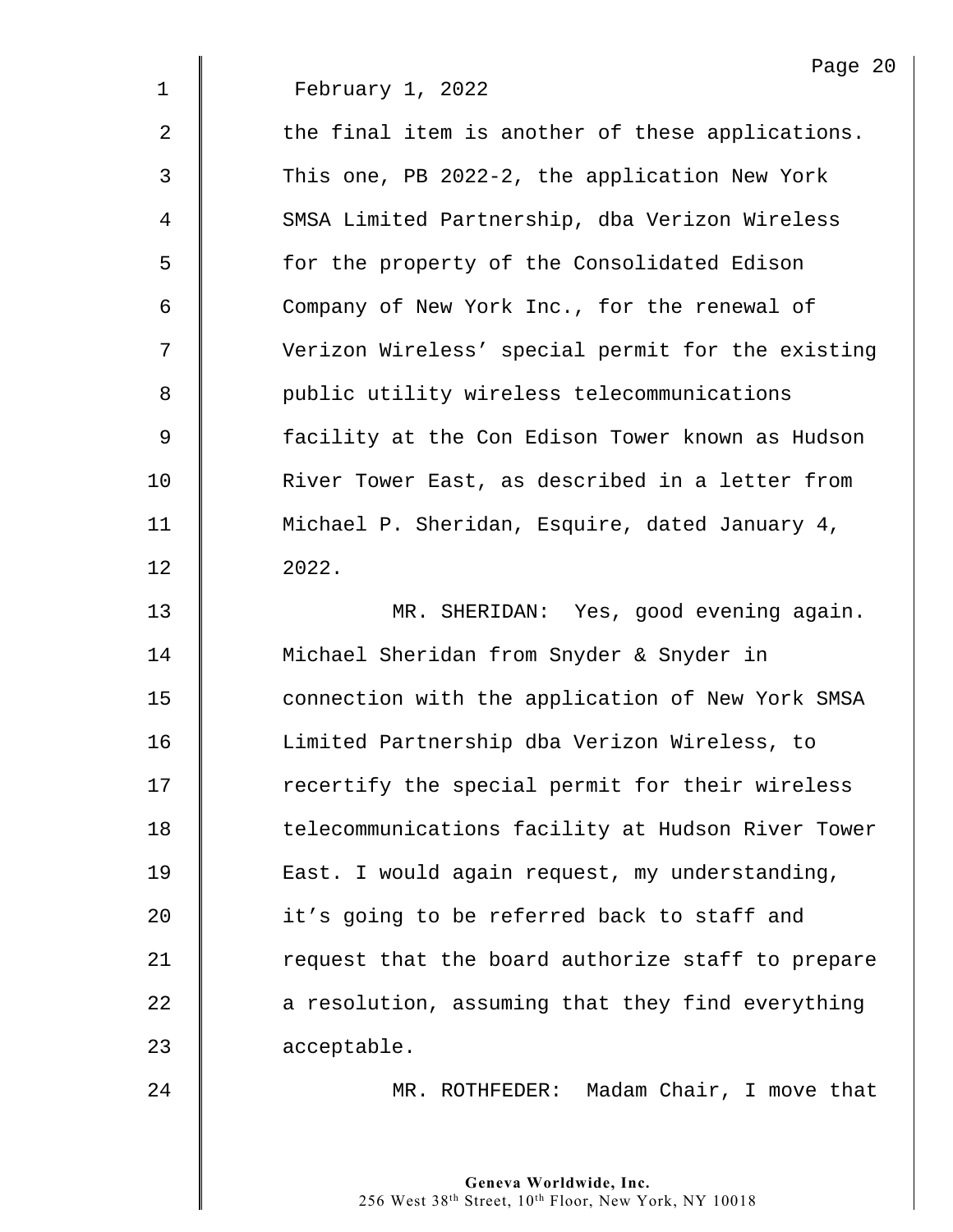|                | Page 21                                           |
|----------------|---------------------------------------------------|
| $\mathbf 1$    | February 1, 2022                                  |
| $\overline{2}$ | we refer this back and have staff prepare a       |
| 3              | resolution if everything works out.               |
| 4              | MS. TAYLOR: Okay.                                 |
| 5              | MR. FOLEY: Second.                                |
| 6              | MS. TAYLOR: Thank you. On the question?           |
| 7              | MR. FOLEY: On the question, is it                 |
| 8              | located on the old Con Ed property or             |
| 9              | [unintelligible][ 00:16:55]? The actual tower in  |
| 10             | Verplanck?                                        |
| 11             | MR. SHERIDAN: It's the large tower                |
| 12             | right along the water on the Con Ed property.     |
| 13             | MR. FOLEY: So it's on the old Con Ed              |
| 14             | property?                                         |
| 15             | MR. SHERIDAN: That's my understanding,            |
| 16             | yeah.                                             |
| 17             | MR. KEHOE: Yeah, I don't think any of             |
| 18             | the, I think Con Ed retained all of those towers. |
| 19             | We own, that's what the meeting was about last    |
| 20             | night. We were talking about the quarry property  |
| 21             | in Verplanck, but the land around it is owned by  |
| 22             | the town, but they've retained where their actual |
| 23             | towers are.                                       |
| 24             | MS. TAYLOR: Okay. All in favor?                   |
|                |                                                   |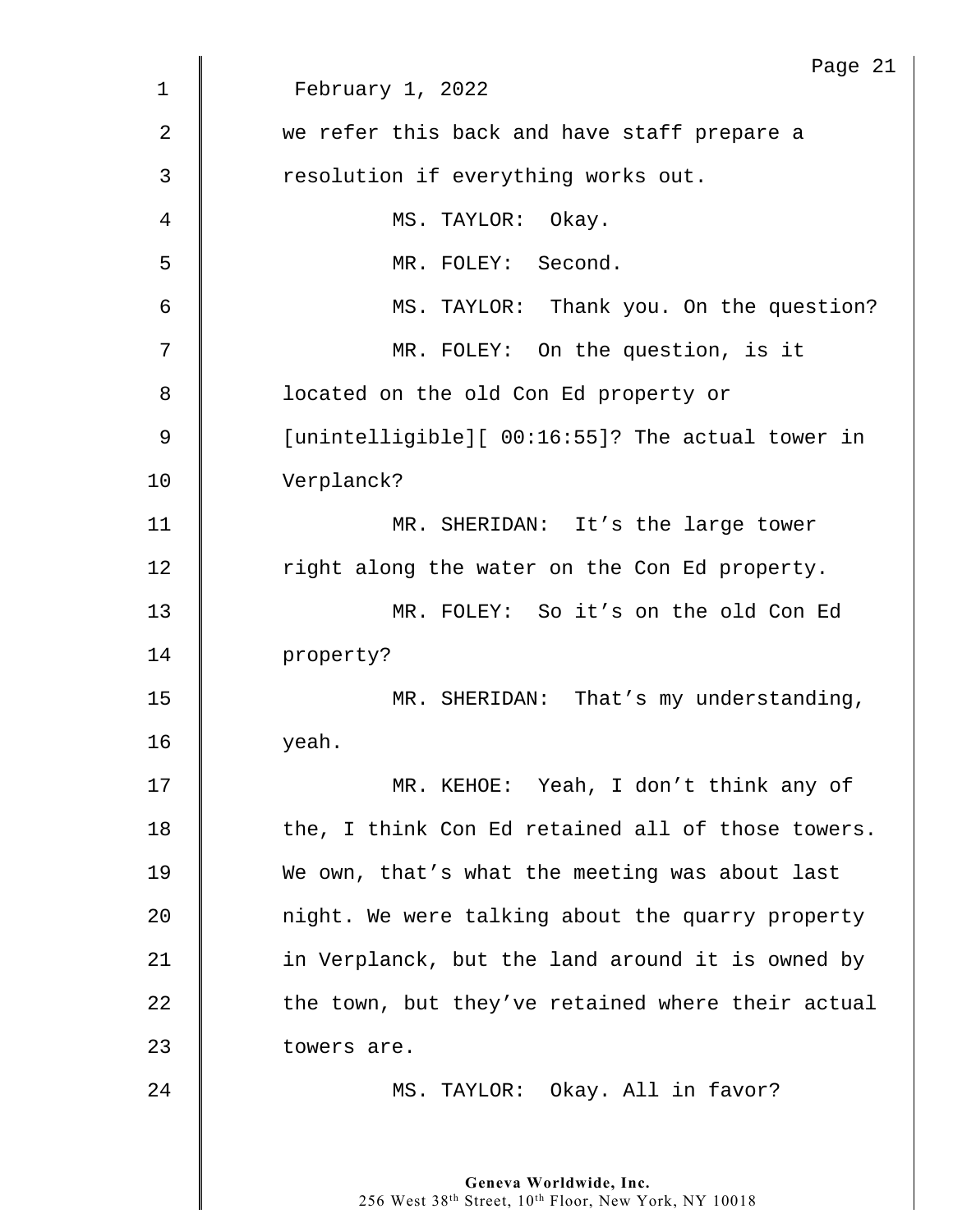|             | Page 22                                           |
|-------------|---------------------------------------------------|
| $\mathbf 1$ | February 1, 2022                                  |
| 2           | MULTIPLE: Aye.                                    |
| 3           | MS. TAYLOR: Opposed. Very good. Okay,             |
| 4           | at this point, I guess we will entertain a motion |
| 5           | for adjournment.                                  |
| 6           | MS. DECKER: Madam Chairman, I move that           |
| 7           | we adjourn at 7:20 p.m.                           |
| 8           | MS. TAYLOR: All right.                            |
| 9           | MR. FOLEY: Second.                                |
| 10          | MS. TAYLOR: Did you want to say                   |
| 11          | something?                                        |
| 12          | MR. FOLEY: Second.                                |
| 13          | MS. TAYLOR: Oh, I'm sorry. [laughter]             |
| 14          | MR. KESSLER: You don't need a second on           |
| 15          | an adjournment.                                   |
| 16          | MS. TAYLOR: You don't need a second,              |
| 17          | right. The meeting is adjourned.                  |
| 18          | (The public board meeting concluded at            |
| 19          | 7:20 p.m.                                         |
|             |                                                   |